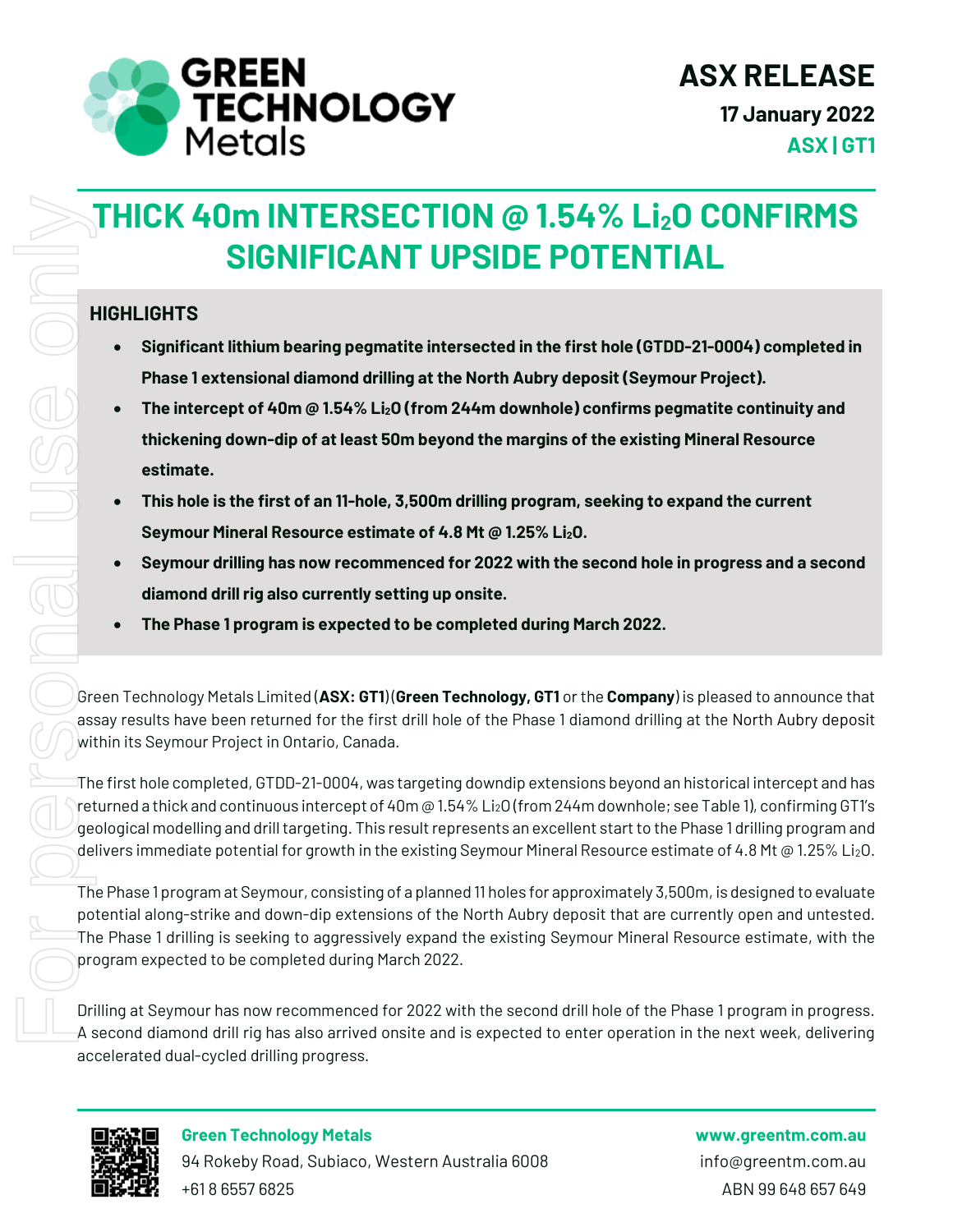

*"The results returned from our maiden hole at Seymour represent an excellent start to the Phase 1 diamond program. This first hole was located on the north-east extremity of the currently delineated mineralised envelope at Seymour. By intersecting 40 metres thick lithium bearing pegmatite in this area, at such a good grade, the result presents strong evidence of the latent high-grade extensional potential of the North Aubry, and broader Seymour, system. Such sustained thickness down-dip also significantly enhances the potential mining economics at Seymour."*

*Chief Executive Officer, Luke Cox*

| Hole         | <b>Easting</b> | <b>Northing</b> | <b>Dip</b> | Azi | <b>From</b> | To.   | <b>Interval</b> | Li <sub>2</sub> O <sub>%</sub> |
|--------------|----------------|-----------------|------------|-----|-------------|-------|-----------------|--------------------------------|
| GTDD-21-0004 | 397,233        | 5,585,466       | -76        | 210 | 244.0       | 284.0 | 40.0            | 1.54                           |
| (Including)  |                |                 |            |     | 245.0       | 250.0 | 5.0             | 2.75                           |

*Table 1: Assay results*

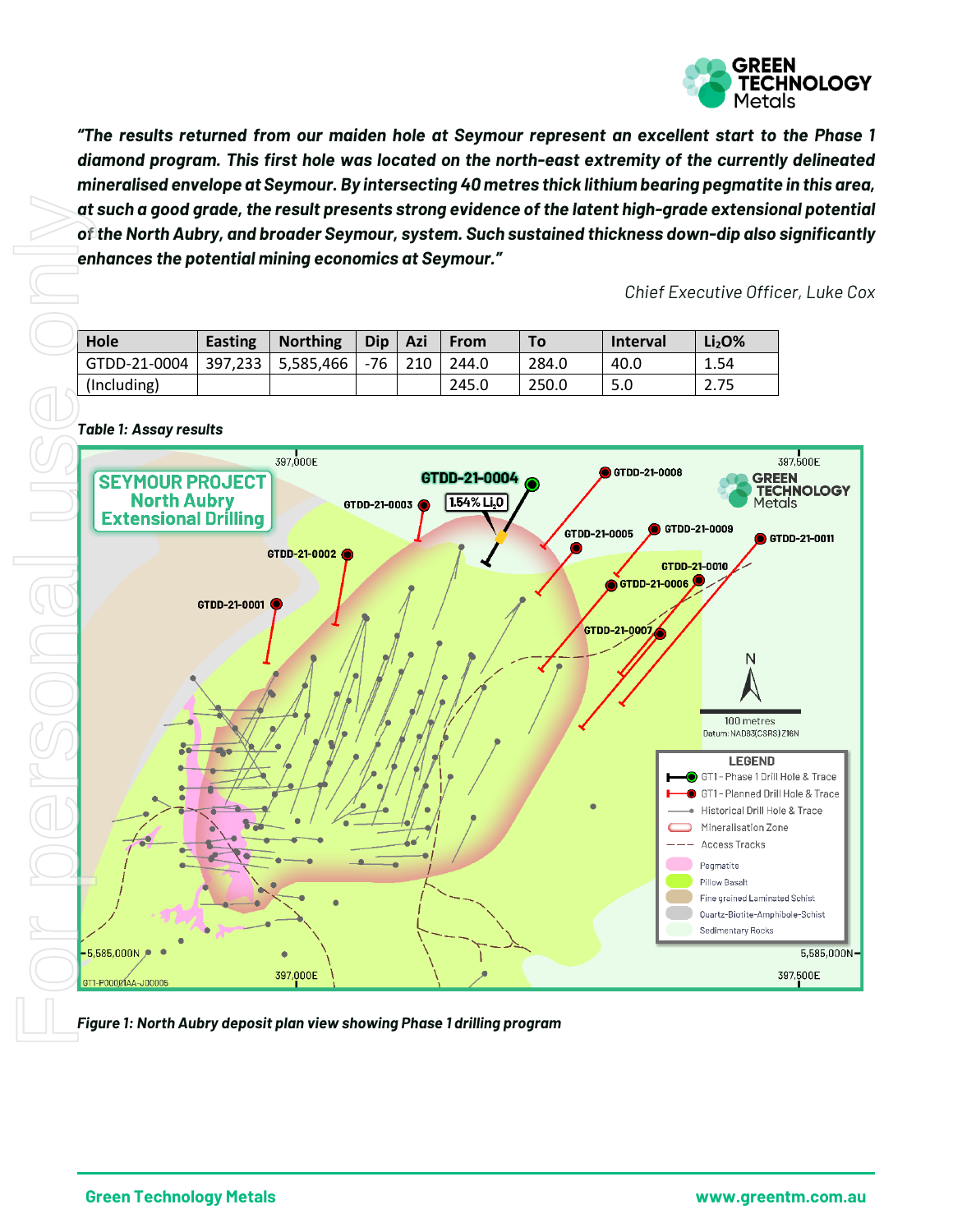



#### *Figure 2: North Aubry deposit cross section view showing Phase 1 drilling program*

*This ASX release has been approved for release by: Luke Cox, Chief Executive Officer*

#### **KEY CONTACTS**

**Investors Media** Luke Cox and the Cox Andrew Edge **Chief Executive Officer Fivemark Partners** +61 8 6557 6825 +61 410 276 744

# luke@greentm.com.au andrew.edge@fivemark.com.au

1 See ASX:ADV announcement dated 6 March 2019, *Substantial Increase in Mineral Resources at Seymour Lake*.

2 The information in this release that relates to Exploration Results and Mineral Resources for the Ontario Lithium Projects was released in the Company's prospectus (see ASX:GT1 release dated 8 November 2021). The Company confirms that it is not aware of any new information or data that materially affects the information in that release and that the material assumptions and technical parameters underpinning these estimates continue to apply and have not materially changed.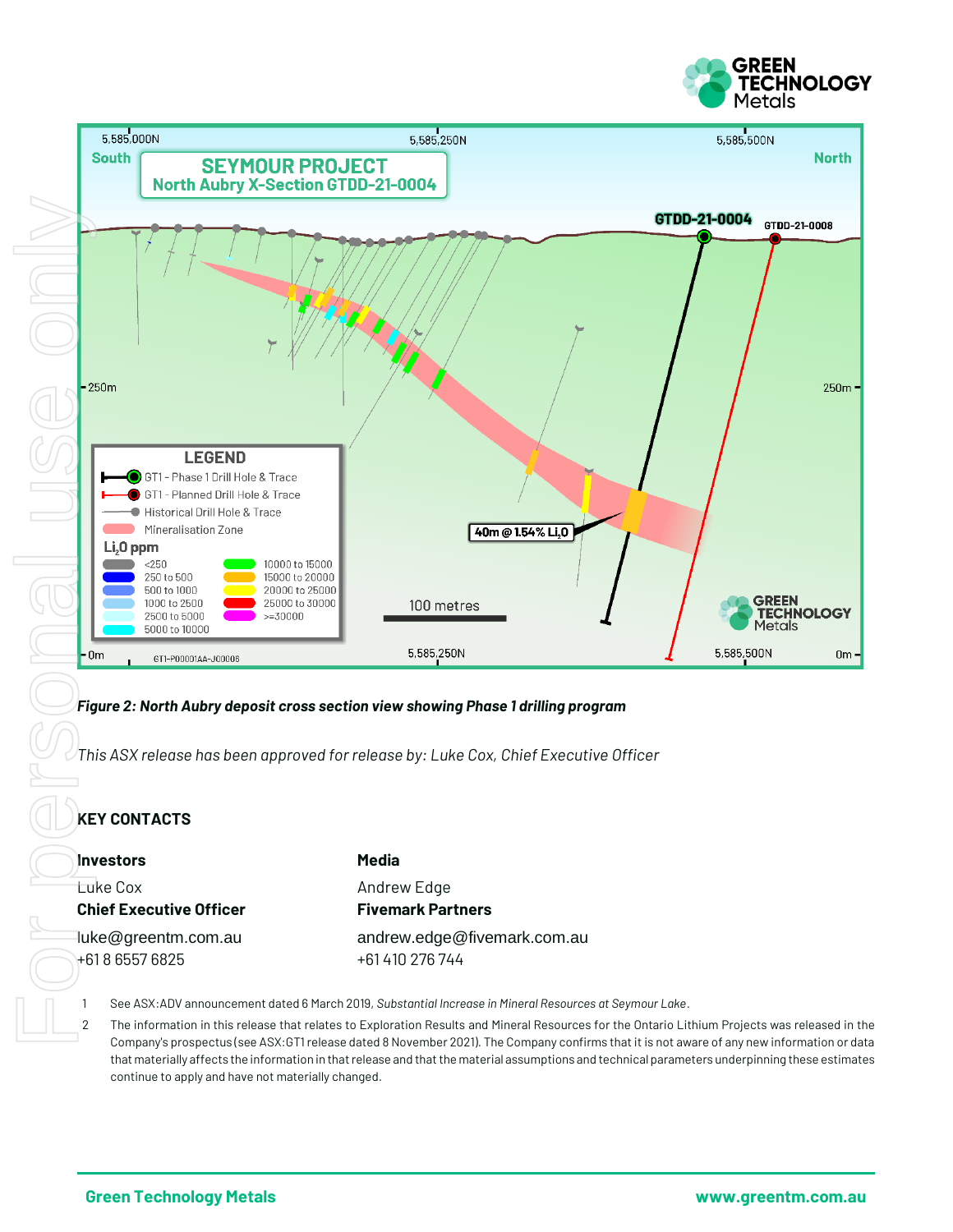

#### **Green Technology Metals (ASX:GT1)**

Green Technology Metals is a North American focussed lithium exploration and development business. The Company's Ontario Lithium Projects comprise three high-grade, hard-rock spodumene assets (Seymour, Root and Wisa) covering 95km<sup>2</sup> of highly prospective tenure north-west of Thunder Bay in Ontario, Canada.

All sites are proximate to excellent existing infrastructure (including hydro power generation and transmission facilities), readily accessible by road, and with nearby rail delivering transport optionality.

Seymour has an existing Mineral Resource estimate of 4.8 Mt @ 1.25% Li<sub>2</sub>O (comprised of 2.1 Mt at 1.29% Li<sub>2</sub>O Indicated and 2.7 Mt at 1.24% Li<sub>2</sub>O Inferred). Accelerated, targeted exploration across all three projects delivers outstanding potential to grow resources rapidly and substantially.



*The information in this release that relates to Exploration Results, Mineral Resources and Exploration Targets for the Ontario Lithium Projects was released in the Company's prospectus (see GT1 ASX release dated 8 November 2021). The Company confirms that it is not aware of any new information or data that materially affects the information in that release and that the material assumptions and technical parameters underpinning these estimates continue to apply and have not materially changed.* 

*The Exploration Target potential quantities and grades are conceptual in nature and there has been insufficient exploration to estimate a Mineral Resource. It is uncertain if further exploration will result in the estimation of a Mineral Resource. The Exploration Target is not being reported as part of any Mineral Resource.*

The Company currently holds a 51% interest in the Projects under a joint venture with Ardiden Limited (ASX: 'ADV'). GT1 can acquire 80% interest in the Projects for the following consideration: A\$3.5 million cash and/or GT1 shares,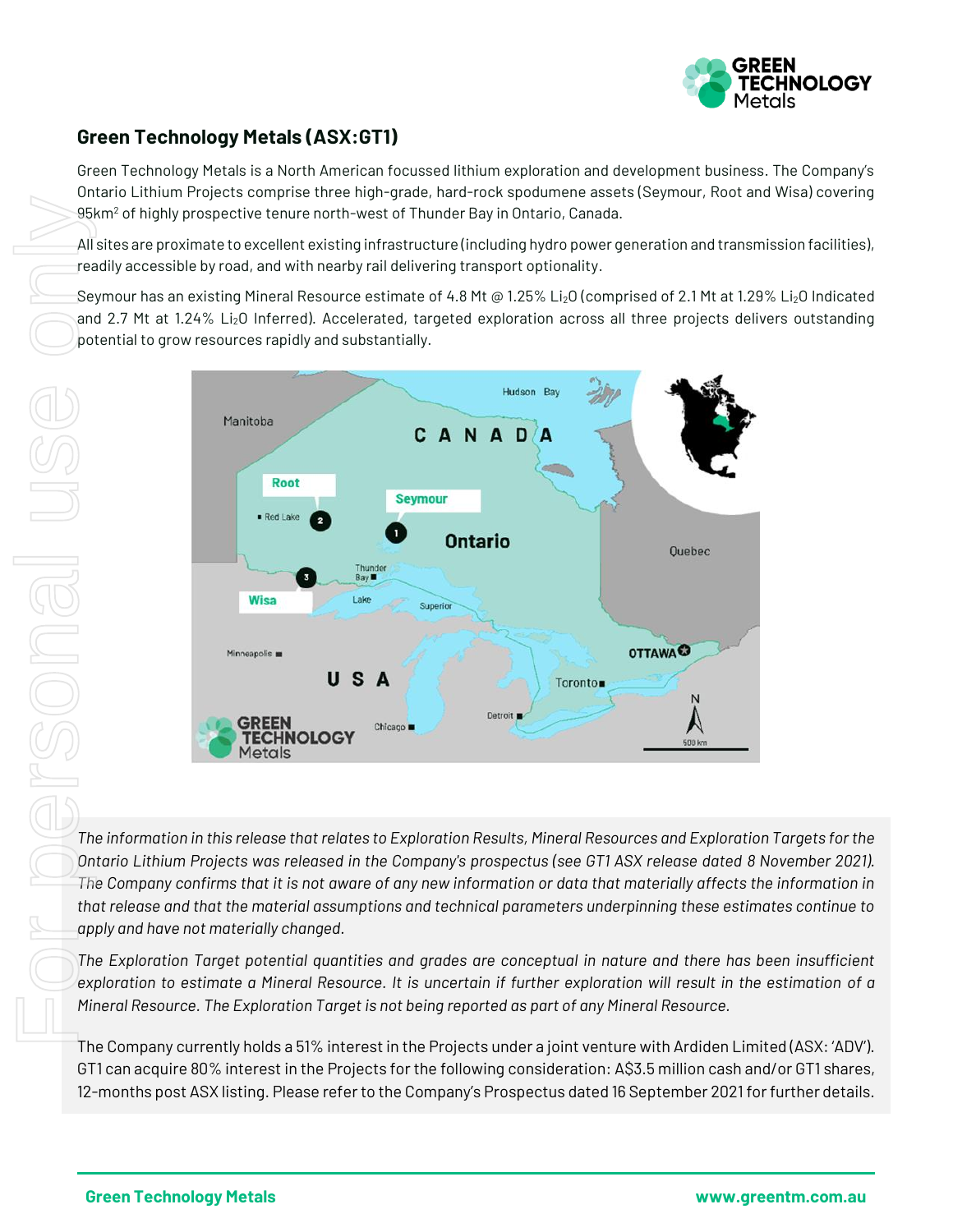

#### **Appendix A:**

#### **Competent Person's Statements**

The information in this release that relates to Exploration Results and Exploration Targets at Seymour is based on activities carried out by Mr Luke Cox (Fellow AusIMM). Mr Cox has sufficient experience which is relevant to the style of mineralisation and type of deposit under consideration and the activity they are undertaking to qualify as Competent Persons as defined in the 2012 Edition of the Australasian Code for Reporting of Exploration Results, Mineral Resources and Ore Reserves (JORC Code 2012). Mr Cox consents to the inclusion in this release of the matters based on the information in the form and context in which it appears in this release. Mr Cox is the Chief Executive Officer of the Company and holds securities in the Company.

#### **Forward Looking Statements**

Certain information in this document refers to the intentions of Green Technology Metals Limited (ASX: GT1), however these are not intended to be forecasts, forward looking statements or statements about the future matters for the purposes of the Corporations Act or any other applicable law. Statements regarding plans with respect to GT1's projects are forward looking statements and can generally be identified by the use of words such as 'project', 'foresee', 'plan', 'expect', 'aim', 'intend', 'anticipate', 'believe', 'estimate', 'may', 'should', 'will' or similar expressions. There can be no assurance that the GT1's plans for its projects will proceed as expected and there can be no assurance of future events which are subject to risk, uncertainties and other actions that may cause GT1's actual results, performance or achievements to differ from those referred to in this document. While the information contained in this document has been prepared in good faith, there can be given no assurance or guarantee that the occurrence of these events referred to in the document will occur as contemplated. Accordingly, to the maximum extent permitted by law, GT1 and any of its affiliates and their directors, officers, employees, agents and advisors disclaim any liability whether direct or indirect, express or limited, contractual, tortuous, statutory or otherwise, in respect of, the accuracy, reliability or completeness of the information in this document, or likelihood of fulfilment of any forward-looking statement or any event or results expressed or implied in any forward-looking statement; and do not make any representation or warranty, express or implied, as to the accuracy, reliability or completeness of the information in this document, or likelihood of fulfilment of any forward-looking statement or any event or results expressed or implied in any forward-looking statement; and disclaim all responsibility and liability for these forward-looking statements (including, without limitation, liability for negligence).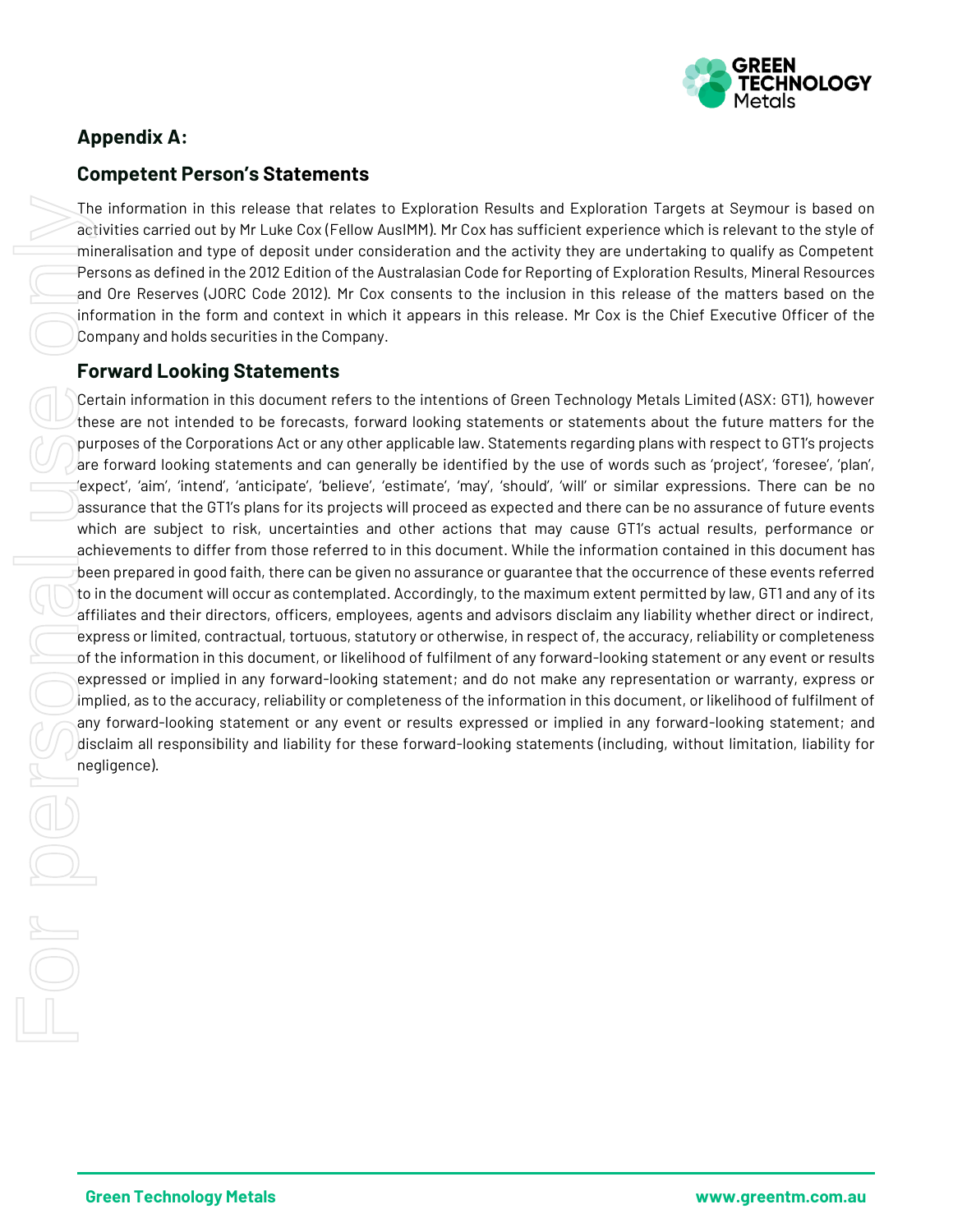

#### **Appendix B: JORC Code, 2012 Edition – Table 1 report**

## **Section 1 Sampling Techniques and Data**

| <b>Criteria</b>                                         | <b>JORC Code explanation</b>                                                                                                                                                                                                                                                                                                                                                                                                                                                                                                                                                                                                                                                                                                                                                                                                                                                                                                                                                                                                                                                                                                                                   | <b>Commentary</b>                                                                                                                                                                                                                                                                                                                                                                                                                                                                                                                                                                                 |
|---------------------------------------------------------|----------------------------------------------------------------------------------------------------------------------------------------------------------------------------------------------------------------------------------------------------------------------------------------------------------------------------------------------------------------------------------------------------------------------------------------------------------------------------------------------------------------------------------------------------------------------------------------------------------------------------------------------------------------------------------------------------------------------------------------------------------------------------------------------------------------------------------------------------------------------------------------------------------------------------------------------------------------------------------------------------------------------------------------------------------------------------------------------------------------------------------------------------------------|---------------------------------------------------------------------------------------------------------------------------------------------------------------------------------------------------------------------------------------------------------------------------------------------------------------------------------------------------------------------------------------------------------------------------------------------------------------------------------------------------------------------------------------------------------------------------------------------------|
| <b>Sampling</b><br>techniques                           | Nature and quality of sampling (eg cut channels,<br>$\bullet$<br>random chips, or specific specialised industry standard<br>measurement tools appropriate to the minerals under<br>investigation, such as down hole gamma sondes, or<br>handheld XRF instruments, etc). These examples<br>should not be taken as limiting the broad meaning of<br>sampling.<br>Include reference to measures taken to ensure sample<br>$\bullet$<br>representivity and the appropriate calibration of any<br>measurement tools or systems used.<br>Aspects of the determination of mineralisation that are<br>$\bullet$<br>Material to the Public Report.<br>In cases where 'industry standard' work has been done<br>$\bullet$<br>this would be relatively simple (eq 'reverse circulation<br>drilling was used to obtain 1 m samples from which 3 kg<br>was pulverised to produce a 30 g charge for fire assay').<br>In other cases more explanation may be required, such<br>as where there is coarse gold that has inherent<br>sampling problems. Unusual commodities or<br>mineralisation types (eg submarine nodules) may<br>warrant disclosure of detailed information. | <b>Diamond Drilling</b><br>Diamond drilling was used to obtain nominally 1m<br>downhole samples of core.<br>54 core samples were 1/2 cored using a diamond saw with<br>1/2 the core placed in numbered sample bags for assaying<br>and the other half retained in sequence in the core tray.<br>$\frac{1}{2}$ core samples were approximately 2.5kg in weight with a<br>$\bullet$<br>minimum weight of 500grams.<br>Core was cut down the apex of the core and the same<br>downhole side of the core selected for assaying to reduce<br>potential sampling bias.                                  |
| <b>Drilling</b><br>techniques                           | Drill type (eq core, reverse circulation, open-hole<br>$\bullet$<br>hammer, rotary air blast, auger, Bangka, sonic, etc) and<br>details (eg core diameter, triple or standard tube, depth<br>of diamond tails, face-sampling bit or other type,<br>whether core is oriented and if so, by what method,<br>etc).                                                                                                                                                                                                                                                                                                                                                                                                                                                                                                                                                                                                                                                                                                                                                                                                                                                | Tri-cone drilling was undertaken through the thin<br>$\bullet$<br>overburden prior to NQ2 diamond drilling through the<br>primary rock.                                                                                                                                                                                                                                                                                                                                                                                                                                                           |
| <b>Drill sample</b><br>recovery                         | Method of recording and assessing core and chip<br>$\bullet$<br>sample recoveries and results assessed.<br>Measures taken to maximise sample recovery and<br>$\bullet$<br>ensure representative nature of the samples.<br>Whether a relationship exists between sample recovery<br>$\bullet$<br>and grade and whether sample bias may have occurred<br>due to preferential loss/gain of fine/coarse material.                                                                                                                                                                                                                                                                                                                                                                                                                                                                                                                                                                                                                                                                                                                                                  | No core was recovered through the overburden tri-coned<br>$\bullet$<br>section of the hole (top 5m of the hole)<br>Core recovery through the primary rock and mineralised<br>$\bullet$<br>pegmatite zones was over 98% and considered<br>satisfactory.<br>Recovery was determined by measuring the recovered<br>$\bullet$<br>metres in the core trays against the drillers core block<br>depths for each run.                                                                                                                                                                                     |
| Logging                                                 | Whether core and chip samples have been geologically<br>$\bullet$<br>and geotechnically logged to a level of detail to support<br>appropriate Mineral Resource estimation, mining<br>studies and metallurgical studies.<br>Whether logging is qualitative or quantitative in nature.<br>٠<br>Core (or costean, channel, etc) photography.<br>The total length and percentage of the relevant<br>$\bullet$<br>intersections logged.                                                                                                                                                                                                                                                                                                                                                                                                                                                                                                                                                                                                                                                                                                                             | Each sample was logged for lithology, minerals, grainsize<br>$\bullet$<br>and texture as well as alteration, sulphide content, and any<br>structures.<br>Logging is qualitative in nature.<br>٠<br>Samples are representative of an interval or length.<br>Sampling was undertaken for the entire cross strike length<br>$\bullet$<br>of the intersected pegmatite unit at nominal 1m intervals<br>with breaks at geological contacts. Sampling extended into<br>the country mafic rock.                                                                                                          |
| Sub-sampling<br>techniques and<br>sample<br>preparation | If core, whether cut or sawn and whether quarter, half<br>or all core taken.<br>If non-core, whether riffled, tube sampled, rotary split,<br>$\bullet$<br>etc and whether sampled wet or dry.<br>For all sample types, the nature, quality and<br>$\bullet$<br>appropriateness of the sample preparation technique.<br>Quality control procedures adopted for all sub-<br>$\bullet$<br>sampling stages to maximise representivity of<br>samples.<br>Measures taken to ensure that the sampling is<br>$\bullet$<br>representative of the in situ material collected,<br>including for instance results for field                                                                                                                                                                                                                                                                                                                                                                                                                                                                                                                                                | Each 1/2 core sample was dried, crushed to entirety to 90% -<br>$\bullet$<br>10 mesh, riffle split (up to 5 kg) and then pulverized with<br>hardened steel (250 g sample to 95% -150 mesh) (includes<br>cleaner sand).<br>Blanks and Certified Reference samples were inserted in<br>$\bullet$<br>each batch submitted to the laboratory at a rate of<br>approximately 1:20.<br>Field duplicates were taken at a rate of 1:20 taken<br>٠<br>immediately adjacent to the original sample.<br>The sample preparation process is considered<br>$\bullet$<br>representative of the whole core sample. |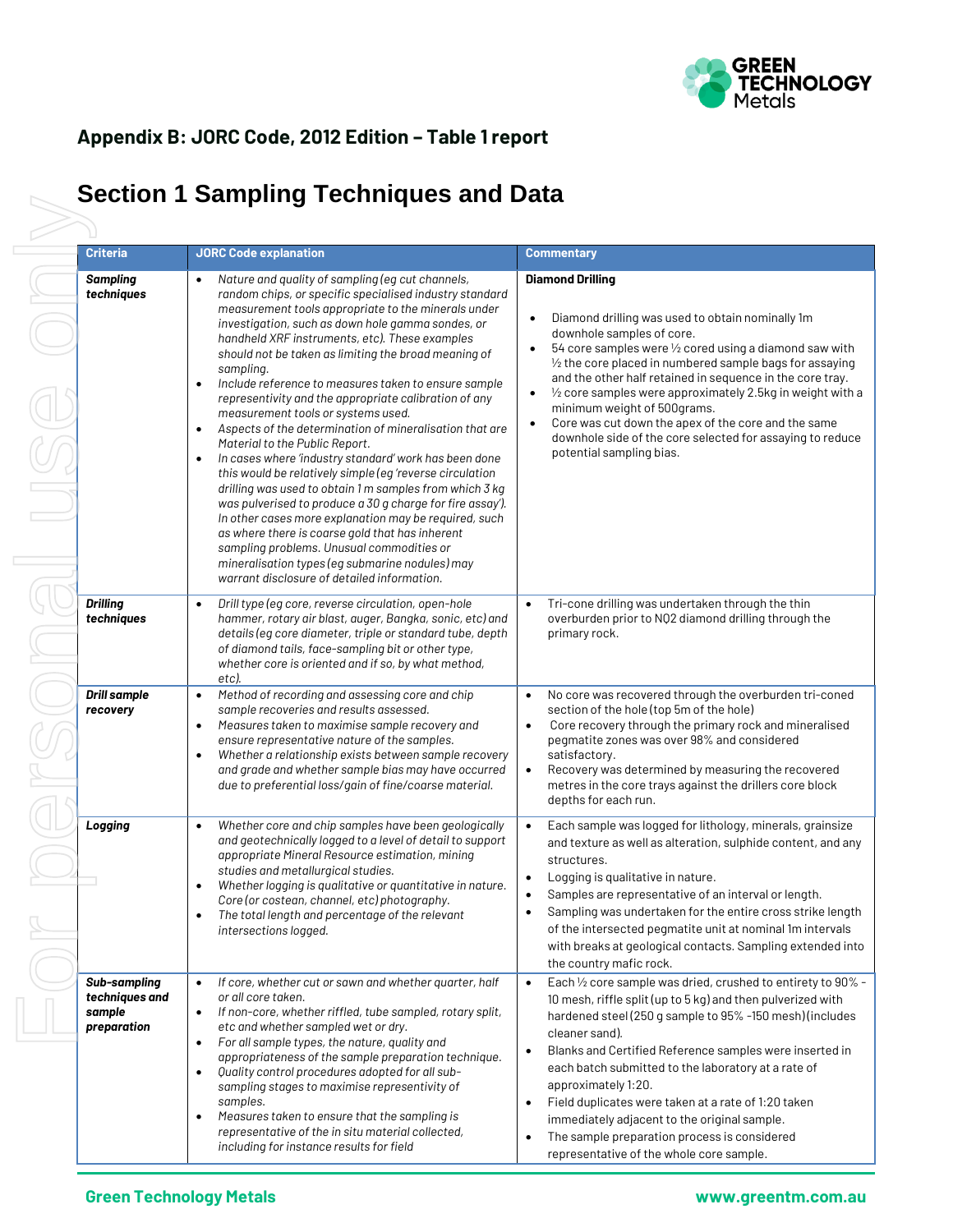

| <b>Criteria</b>                                                         | <b>JORC Code explanation</b>                                                                                                                                                                                                                                                                                                                                                                                                                                                                                                                                                                                                                                           | <b>Commentary</b>                                                                                                                                                                                                                                                                                                                                                                                                                                                                                                                                                                                                                                                                                                     |
|-------------------------------------------------------------------------|------------------------------------------------------------------------------------------------------------------------------------------------------------------------------------------------------------------------------------------------------------------------------------------------------------------------------------------------------------------------------------------------------------------------------------------------------------------------------------------------------------------------------------------------------------------------------------------------------------------------------------------------------------------------|-----------------------------------------------------------------------------------------------------------------------------------------------------------------------------------------------------------------------------------------------------------------------------------------------------------------------------------------------------------------------------------------------------------------------------------------------------------------------------------------------------------------------------------------------------------------------------------------------------------------------------------------------------------------------------------------------------------------------|
|                                                                         | duplicate/second-half sampling.<br>Whether sample sizes are appropriate to the grain size<br>$\bullet$<br>of the material being sampled.                                                                                                                                                                                                                                                                                                                                                                                                                                                                                                                               |                                                                                                                                                                                                                                                                                                                                                                                                                                                                                                                                                                                                                                                                                                                       |
| Quality of assay<br>data and<br>laboratory tests                        | The nature, quality and appropriateness of the<br>$\bullet$<br>assaying and laboratory procedures used and whether<br>the technique is considered partial or total.<br>For geophysical tools, spectrometers, handheld XRF<br>$\bullet$<br>instruments, etc, the parameters used in determining<br>the analysis including instrument make and model,<br>reading times, calibrations factors applied and their<br>derivation, etc.<br>Nature of quality control procedures adopted (eg<br>$\bullet$<br>standards, blanks, duplicates, external laboratory<br>checks) and whether acceptable levels of accuracy (ie<br>lack of bias) and precision have been established. | $\bullet$<br>Actlabs inserted internal standards, blanks and pulp<br>duplicates within each sample batch as part of their own<br>internal monitoring of quality control.<br>All and blanks and certified reference samples returned<br>$\bullet$<br>acceptable results.<br>The major element oxides and trace elements including Rb,<br>$\bullet$<br>Cs, Nb, Ta and Be were analyzed by FUS-ICP and FUS-MS<br>(4Litho-Pegmatite Special) analytical codes which uses a<br>lithium metaborate tetraborate fusion with analysis by ICP<br>and ICPMS.<br>Historic specific gravity testwork was determined for every<br>$\bullet$<br>10th sample by RX17-GP analytical code measured on the<br>pulp by a gas pycnometer. |
| <b>Verification of</b><br>sampling and<br>assaying                      | The verification of significant intersections by either<br>$\bullet$<br>independent or alternative company personnel.<br>The use of twinned holes.<br>$\bullet$<br>Documentation of primary data, data entry procedures,<br>$\bullet$<br>data verification, data storage (physical and electronic)<br>protocols.<br>Discuss any adjustment to assay data.<br>$\bullet$                                                                                                                                                                                                                                                                                                 | <b>NA</b><br>$\bullet$                                                                                                                                                                                                                                                                                                                                                                                                                                                                                                                                                                                                                                                                                                |
| <b>Location of data</b><br>points                                       | Accuracy and quality of surveys used to locate drill<br>$\bullet$<br>holes (collar and down-hole surveys), trenches, mine<br>workings and other locations used in Mineral Resource<br>estimation.<br>Specification of the grid system used.<br>$\bullet$<br>Quality and adequacy of topographic control.<br>$\bullet$                                                                                                                                                                                                                                                                                                                                                  | A GPS reading was taken for each sample location using<br>UTM NAD83 Zone16 (for Seymour); waypoint averaging or<br>dGPS was performed when possible.<br>Ardiden undertook a Lidar survey of the Seymour area in<br>$\bullet$<br>2018 (+/- 0.15m) which underpins the local topographic<br>surface.<br>Downhole survey data used a Digital Electronic Multi-shot<br>$\bullet$<br>(DEMS) camera for establishing hole orientation.                                                                                                                                                                                                                                                                                      |
| <b>Data spacing</b><br>and distribution                                 | Data spacing for reporting of Exploration Results.<br>$\bullet$<br>Whether the data spacing and distribution is sufficient<br>$\bullet$<br>to establish the degree of geological and grade<br>continuity appropriate for the Mineral Resource and<br>Ore Reserve estimation procedure(s) and<br>classifications applied.<br>Whether sample compositing has been applied.<br>$\bullet$                                                                                                                                                                                                                                                                                  | The Seymour North Aubry pegmatites have variable drill<br>$\bullet$<br>spacing from 20Ex20Nm in the shallower areas (<150m) of<br>the deposit to 50mEx50mN at lower depths (150-250m)<br>1m compositing was applied to the historic Seymour<br>$\bullet$<br>Mineral Resource.                                                                                                                                                                                                                                                                                                                                                                                                                                         |
| <b>Orientation of</b><br>data in relation<br>to geological<br>structure | Whether the orientation of sampling achieves unbiased<br>$\bullet$<br>sampling of possible structures and the extent to which<br>this is known, considering the deposit type.<br>If the relationship between the drilling orientation and<br>$\bullet$<br>the orientation of key mineralised structures is<br>considered to have introduced a sampling bias, this<br>should be assessed and reported if material.                                                                                                                                                                                                                                                      | Drill samples were drilled close to perpendicular to the<br>$\bullet$<br>strike of the pegmatite unit and sampled the entire length<br>of the pegmatite as well including several metres into the<br>mafic country rock either side of the pegmatite.                                                                                                                                                                                                                                                                                                                                                                                                                                                                 |
| <b>Sample security</b>                                                  | The measures taken to ensure sample security.<br>$\bullet$                                                                                                                                                                                                                                                                                                                                                                                                                                                                                                                                                                                                             | All core was supervised and secured in a locked vehicle,<br>$\bullet$<br>warehouse, or container until delivered to Actlabs in<br>Thunder Bay for cutting, preparation and analysis.                                                                                                                                                                                                                                                                                                                                                                                                                                                                                                                                  |
| Audits or<br>reviews                                                    | The results of any audits or reviews of sampling<br>$\bullet$<br>techniques and data.                                                                                                                                                                                                                                                                                                                                                                                                                                                                                                                                                                                  | NА<br>$\bullet$                                                                                                                                                                                                                                                                                                                                                                                                                                                                                                                                                                                                                                                                                                       |

### **Section 2 Reporting of Exploration Results**

| <b>Criteria</b> | <b>JORC Code explanation</b>                             | <b>Commentary</b>                                        |
|-----------------|----------------------------------------------------------|----------------------------------------------------------|
| Mineral         | Type, reference name/number, location and ownership      | Joint Venture between Green Technology Metals (ASX:GT1)  |
| tenement and    | including agreements or material issues with third       | 51% and Ardiden Ltd (ASX:ADV) 49%.                       |
| land tenure     | parties such as joint ventures, partnerships, overriding | GT1 has the option to acquire 80% of the Ardiden Lithium |
| status          | royalties, native title interests, historical sites,     | Assets for consideration of \$3.5M in cash and/or GT1    |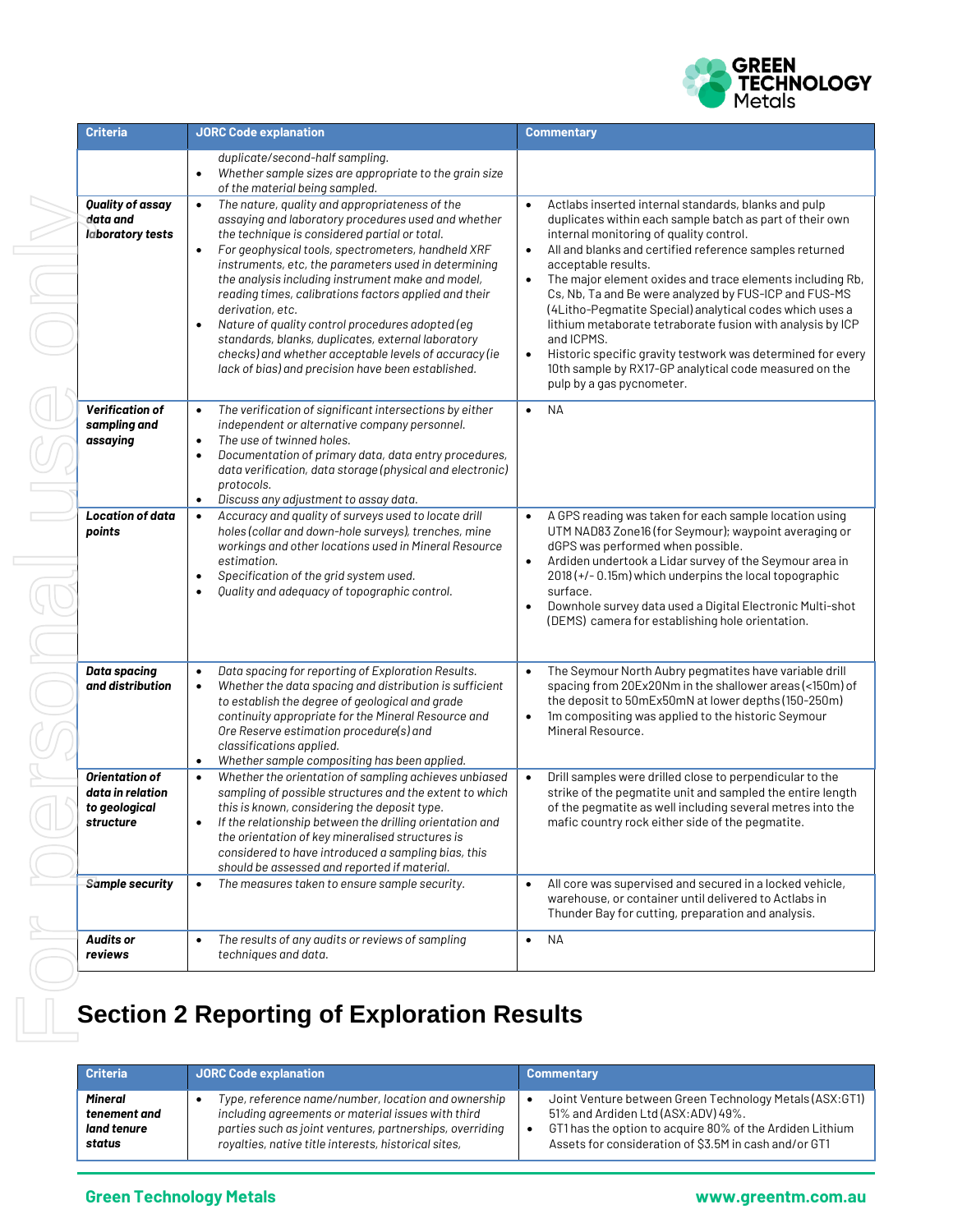

| Criteria                                    | <b>JORC Code explanation</b>                                                                                                                                                                                           | <b>Commentary</b>                                                                                                                                                                                                                                                                                                                                                                                                                                                                                                                                                                                                                                                                                                                                                                                                                                                                                                                                                                                                                                                                                                                                                                                                                                                                                                                                                                                                                                                                                                                                                                                                                                                                                                                                                                                                                                                                                                                                                                                           |
|---------------------------------------------|------------------------------------------------------------------------------------------------------------------------------------------------------------------------------------------------------------------------|-------------------------------------------------------------------------------------------------------------------------------------------------------------------------------------------------------------------------------------------------------------------------------------------------------------------------------------------------------------------------------------------------------------------------------------------------------------------------------------------------------------------------------------------------------------------------------------------------------------------------------------------------------------------------------------------------------------------------------------------------------------------------------------------------------------------------------------------------------------------------------------------------------------------------------------------------------------------------------------------------------------------------------------------------------------------------------------------------------------------------------------------------------------------------------------------------------------------------------------------------------------------------------------------------------------------------------------------------------------------------------------------------------------------------------------------------------------------------------------------------------------------------------------------------------------------------------------------------------------------------------------------------------------------------------------------------------------------------------------------------------------------------------------------------------------------------------------------------------------------------------------------------------------------------------------------------------------------------------------------------------------|
|                                             | wilderness or national park and environmental settings.<br>The security of the tenure held at the time of reporting<br>$\bullet$<br>along with any known impediments to obtaining a<br>licence to operate in the area. | shares<br>Seymour Lithium Asset consists of 265 Cell Claims<br>$\bullet$<br>(Exploration Licences) with a total claim area of 5,205 ha.<br>All Cell Claims are in good standing<br>$\bullet$<br>An Active Exploration Permit exists over the Seymour<br>$\bullet$<br>Lithium Assets and is due for renewal February 2022<br>Renewal is a simple on-line application process<br>$\bullet$<br>An Early Exploration Agreement is current with the<br>$\bullet$<br>Whitesand First Nation who are supportive of GT1<br>exploration activities.                                                                                                                                                                                                                                                                                                                                                                                                                                                                                                                                                                                                                                                                                                                                                                                                                                                                                                                                                                                                                                                                                                                                                                                                                                                                                                                                                                                                                                                                  |
| <b>Exploration done</b><br>by other parties | Acknowledgment and appraisal of exploration by other<br>$\bullet$<br>parties.                                                                                                                                          | Regional exploration for lithium deposits commenced in<br>$\bullet$<br>the 1950's. In 1957, local prospector, Mr Nelson Aubry,<br>discovered the North Aubry and the South Aubry<br>pegmatites.<br>Geological mapping by the Ontario Department of Mines<br>$\bullet$<br>commenced in 1959 and was completed in 1962 (Pye, 1968),<br>with the publication of "Map 2100 Crescent Lake Area" in<br>1965.<br>From the late 1950's to 2002, exploration by the Ontario<br>$\bullet$<br>Department of Mines was generally restricted to geological<br>mapping and surface sampling, although some minor<br>drilling was completed to test the North Aubry pegmatite in<br>late 1957 (Rees, 2011).<br>In 2001, Linear Resources Inc. ("Linear Resources")<br>$\bullet$<br>obtained the Seymour Lake Project with an initial focus on<br>the project's tantalum potential. In 2002, a 23-diamond<br>drill-hole campaign was completed at North Aubry, and a<br>further 8 diamond drill-holes at South Aubry.<br>In 2008, Linear Resources completed a regional soil-<br>$\bullet$<br>sampling program which resulted in the identification of a<br>number soil geochemical anomalies. Based on these<br>anomalies, another drilling campaign (completed in 2009),<br>with 12 diamond drill-holes at North Aubry, 2 diamond drill-<br>holes at South Aubry, and further 5 diamond drill-holes<br>peripheral to the Aubry prospects designed to test the<br>main 2008 soil geochemical anomalies.<br>Little work was undertaken between 2010 and 2016 until<br>$\bullet$<br>Ardiden acquired the project from Linear Resources in<br>2016. Further drilling was carried out by Ardiden between<br>2017 and 2018 resulting in the completion of an updated<br>mineral resource estimate of the Aubry pegmatites in 2018.<br>Ground Penetrating Radar (GPR) was also undertaken by<br>Ardiden in 2018 to test any further exploration potential<br>beyond the current Aubry pegmatite delineating numerous<br>targets. |
| Geology                                     | Deposit type, geological setting and style of<br>$\bullet$<br>mineralisation.                                                                                                                                          | Regional Geology: The general geological setting of the<br>Seymour Lithium Asset consists of the Precambrian<br>Canadian Shield that underlies approximately 60% of<br>Ontario. The Shield can be divided into three major<br>geological and physiographic regions, from the oldest in<br>the northwest to the youngest in the southeast.<br>Local Geology: The Seymour Lithium Asset is located<br>$\bullet$<br>within the eastern part of the Wabigoon Subprovince, near<br>the boundary with the English River Subprovince to the<br>north. These subprovinces are part of the Superior Craton,<br>comprised mainly of Archaean rocks but also containing<br>some Mesoproterozoic rocks such as the Nipigon Diabase.<br>Bedrock Geology: The bedrock is best exposed along the<br>flanks of steep-sided valleys scoured by glaciers during the<br>recent ice ages. The exposed bedrock is commonly<br>metamorphosed basaltic rock, of which some varieties<br>have well-preserved pillows that have been intensely<br>flattened in areas of high tectonic strain. Intercalated<br>between layers of basalt are lesser amounts of schists<br>derived from sedimentary rocks and lesser rocks having<br>felsic volcanic protoliths. These rocks are typical of the                                                                                                                                                                                                                                                                                                                                                                                                                                                                                                                                                                                                                                                                                                                                         |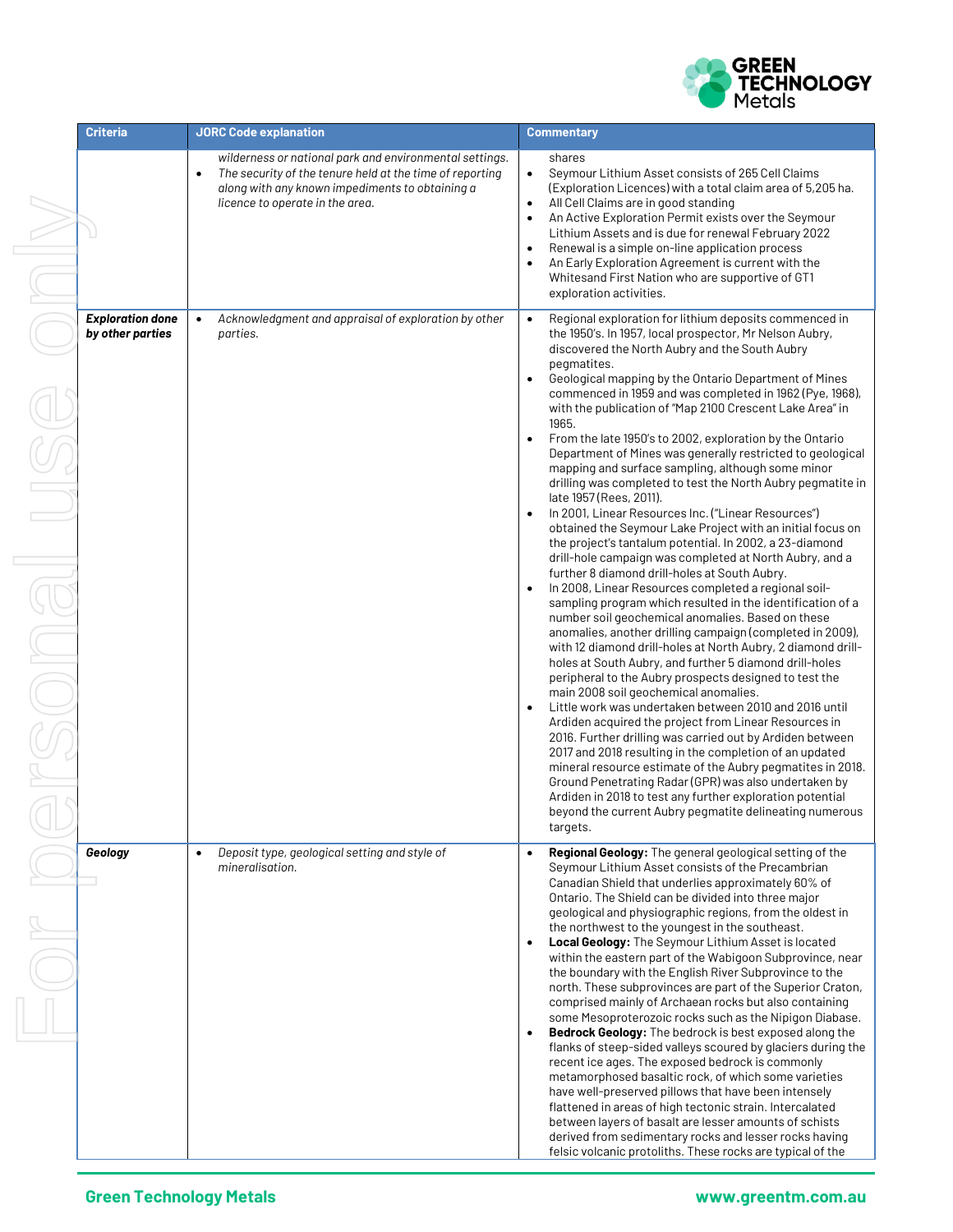

| <b>Criteria</b>                                                              | <b>JORC Code explanation</b>                                                                                                                                                                                                                                                                                                                                                                                                                                                                                                                                                                                                                                                                                                                                                     | <b>Commentary</b>                                                                                                                                                                                                                                                                                                                                                                                                                                                                                                                                                                                                                                                                                                                                                                                                                                                                                                                                                                                                                                                                                                                                                                                                                                                                                                                                                                                                                                                                              |
|------------------------------------------------------------------------------|----------------------------------------------------------------------------------------------------------------------------------------------------------------------------------------------------------------------------------------------------------------------------------------------------------------------------------------------------------------------------------------------------------------------------------------------------------------------------------------------------------------------------------------------------------------------------------------------------------------------------------------------------------------------------------------------------------------------------------------------------------------------------------|------------------------------------------------------------------------------------------------------------------------------------------------------------------------------------------------------------------------------------------------------------------------------------------------------------------------------------------------------------------------------------------------------------------------------------------------------------------------------------------------------------------------------------------------------------------------------------------------------------------------------------------------------------------------------------------------------------------------------------------------------------------------------------------------------------------------------------------------------------------------------------------------------------------------------------------------------------------------------------------------------------------------------------------------------------------------------------------------------------------------------------------------------------------------------------------------------------------------------------------------------------------------------------------------------------------------------------------------------------------------------------------------------------------------------------------------------------------------------------------------|
|                                                                              |                                                                                                                                                                                                                                                                                                                                                                                                                                                                                                                                                                                                                                                                                                                                                                                  | Wabigoon Subprovince, host to most of the pegmatites in<br>the region.<br>Ore Geology: Pegmatites are reasonably common in the<br>$\bullet$<br>region intruding the enclosing host rocks after<br>metamorphism, evident from the manner in which the<br>pegmatites cut across the well developed foliation within<br>the metamorphosed host rocks. This post-dating<br>relationship is supported by radiometric dating; an age of<br>2666 + 6 Ma is given for the timing of intrusion of the<br>pegmatites (Breaks, et al., 2006).                                                                                                                                                                                                                                                                                                                                                                                                                                                                                                                                                                                                                                                                                                                                                                                                                                                                                                                                                             |
| <b>Drill hole</b><br><b>Information</b>                                      | A summary of all information material to the<br>$\bullet$<br>understanding of the exploration results including a<br>tabulation of the following information for all Material<br>drill holes:<br>easting and northing of the drill hole collar<br>$\circ$<br>elevation or RL (Reduced Level - elevation above<br>$\circ$<br>sea level in metres) of the drill hole collar<br>dip and azimuth of the hole<br>$\circ$<br>down hole length and interception depth<br>$\circ$<br>hole length.<br>$\circ$<br>If the exclusion of this information is justified on the<br>$\bullet$<br>basis that the information is not Material and this<br>exclusion does not detract from the understanding of<br>the report, the Competent Person should clearly explain<br>why this is the case. | The original MRE for the Seymour Lake Project area was<br>$\bullet$<br>undertaken by Ardiden in February 2019. Ardiden<br>commissioned an independent consultant, Mr Phil Jones<br>(MAusIMM [#105653] / MAIG [#1903]) to produce the MRE<br>as a competent person as defined by the JORC Code<br>(JORC., 2012).<br>Mr Phil Jones subsequently agreed to act as the<br>Competent Person for the current MRE for the Seymour<br>Lake Project under the 51% owner Green Technology<br>Metals.<br>A total of 185 diamond holes, on a nominal 20m x 20m grid,<br>$\bullet$<br>have been drilled and used in the resource modelling at<br>North Aubry and South Aubry. A total of 130 holes were<br>drilled by Ardiden, with the previous owners Linear drilling<br>44 holes<br>The 2018 Ardiden drilling was completed by Rugged<br>$\bullet$<br>Aviation Inc. using BTW coring equipment producing 4.20<br>cm diameter core.<br>The earlier drill holes were either vertical or inclined<br>towards the west. Once the pegmatite was determined to<br>be dipping towards the north-east, the later drill holes<br>were inclined towards the south-west<br>Hole GTDD-21-0004 was drilled by Green Technology<br>Metals Ltd from 8-15 December 2021 with the following<br>collar coordinates:<br>Dip<br>Hole<br><b>Easting</b><br><b>Northing</b><br><b>RL</b><br>Depth<br>Azimuth<br>5,585,466<br>390<br>331<br>GTDD-21-0004<br>397,233<br>$-76$<br>210<br>Coordinates in NAD83 Zone 16 Grid format |
| Data<br>aggregation<br>methods                                               | In reporting Exploration Results, weighting averaging<br>techniques, maximum and/or minimum grade<br>truncations (eg cutting of high grades) and cut-off<br>grades are usually Material and should be stated.<br>Where aggregate intercepts incorporate short lengths<br>of high grade results and longer lengths of low grade<br>results, the procedure used for such aggregation<br>should be stated and some typical examples of such<br>aggregations should be shown in detail.<br>The assumptions used for any reporting of metal<br>$\bullet$<br>equivalent values should be clearly stated.                                                                                                                                                                               | length weighted averages and all resource estimates are<br>$\bullet$<br>tonnage weighted averages<br>Grade cut-offs have not been incorporated.<br>No metal equivalent values are quoted.                                                                                                                                                                                                                                                                                                                                                                                                                                                                                                                                                                                                                                                                                                                                                                                                                                                                                                                                                                                                                                                                                                                                                                                                                                                                                                      |
| Relationship<br>between<br>mineralisation<br>widths and<br>intercept lengths | These relationships are particularly important in the<br>$\bullet$<br>reporting of Exploration Results.<br>If the geometry of the mineralisation with respect to<br>the drill hole angle is known, its nature should be<br>reported.<br>If it is not known and only the down hole lengths are<br>$\bullet$<br>reported, there should be a clear statement to this<br>effect (eg 'down hole length, true width not known').                                                                                                                                                                                                                                                                                                                                                       | The reported results are stated as down hole lengths.<br>$\bullet$<br>The pierce angle of the drilling with the pegmatite varies<br>hole by hole so all intersection widths are longer than true<br>widths.<br>The resource modelling considers the intersections in 3D<br>$\bullet$<br>and adjusts accordingly.<br>Hole GTDD-21-0004 pierces the mineralised pegmatite<br>$\bullet$<br>approximately perpendicular to strike, and therefore, the<br>downhole intercepts are approximately equivalent to the<br>true width of the mineralisation.                                                                                                                                                                                                                                                                                                                                                                                                                                                                                                                                                                                                                                                                                                                                                                                                                                                                                                                                              |
| <b>Diagrams</b>                                                              | Appropriate maps and sections (with scales) and<br>tabulations of intercepts should be included for any<br>significant discovery being reported These should<br>include, but not be limited to a plan view of drill hole                                                                                                                                                                                                                                                                                                                                                                                                                                                                                                                                                         | The appropriate maps are included in the announcement.<br>$\bullet$                                                                                                                                                                                                                                                                                                                                                                                                                                                                                                                                                                                                                                                                                                                                                                                                                                                                                                                                                                                                                                                                                                                                                                                                                                                                                                                                                                                                                            |